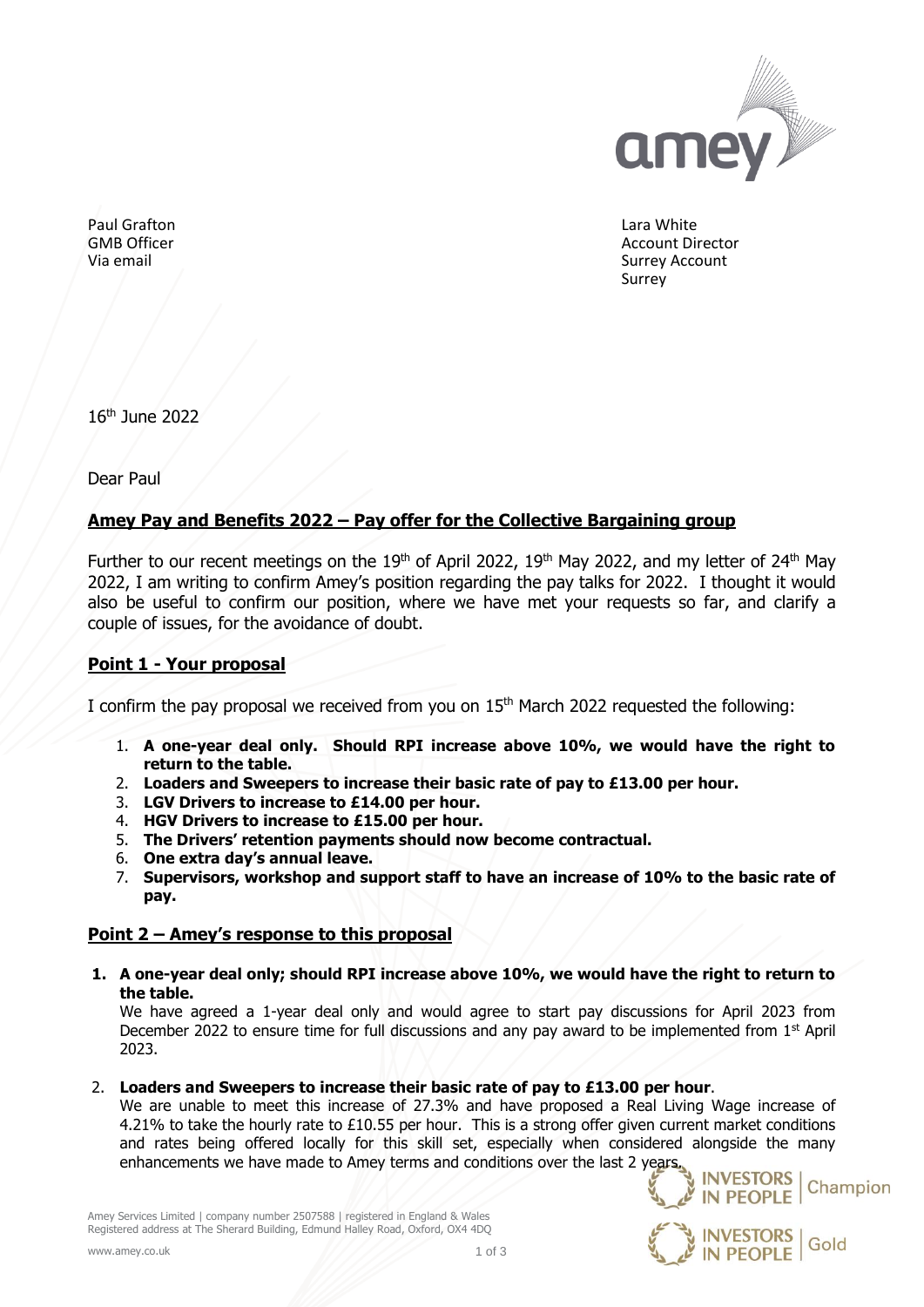

**INVESTORS** 

**IN PEOPLE** 

**INVESTORS** 

**IN PEOPLE** 

Champion

Gold

#### 3. **LGV Drivers to increase to £14.00 per hour**.

We are unable to meet this increase of 23.6% and have proposed a Real Living Wage increase of 4.21% to take the hourly rate to £11.80 per hour. This is a strong offer given current market conditions and rates being offered locally for this skill set, especially when considered alongside the many enhancements we have made to Amey terms and conditions over the last 2 years.

### 4. **HGV Drivers to increase to £15.00 per hour**.

We have exceeded this request and our letter of  $24<sup>th</sup>$  May 2022 offered £15.75 per hour for Drivers in recognition of the high demand for HGV2 drivers in the UK market at the moment, especially when considered alongside the many enhancements we have made to Amey terms and conditions over the last 2 years.

#### 5. **The Drivers' retention payments should now become contractual**.

Amey response – we have exceeded this request incorporating both temporary retention and temporary market rate supplements into the £15.75 per hour agreed for HGV2 drivers in 4 above.

#### **6. One extra day's annual leave.**

We have agreed this request with the implementation of a paid Personal Day each year.

**7. Supervisors, workshop and support staff to have an increase of 10% to the basic rate of pay.**

This group of employees (approximately 38 people) are outside the Collective Bargaining agreement and have been for several years, as you have been informed previously by Nicola Blake.

When considering our offer, we would encourage you to consider the enhancements we have made to Amey terms and conditions over the last 2 years:

- **Company sick pay** for those employees previously on SSP, sick pay increased to 4 week full pay and 4 weeks half pay, as a minimum benefit
- A **death in service benefit** of 2 x salary or £40K pa whichever is the lower was introduced for all employees
- **Annual holiday leave** was increased to 24 days per year plus 8 public/bank holidays
- Non-contractual **paid personal day** for frontline employee to use in an emergency or to attend medical, dental or personal appointments etc.

We would also want to emphasise, that we have made HGV2 training available to all employees who wish to progress their careers and pay in driver roles.

We have arranged weekly meetings with you to ensure we have an opportunity each week to review both the GMB's requirements and the Amey proposal, to achieve the ultimate goal of an acceptable outcome for Amey and your members.

You will understand that we will continue to communicate with our employees directly throughout the dispute, but we will not position any offer with them which we have not shared with you. Would you please confirm that you have shared the revised offer dated 24<sup>th</sup> May 2022 with your members as you committed to do?

Amey Services Limited | company number 2507588 | registered in England & Wales Registered address at The Sherard Building, Edmund Halley Road, Oxford, OX4 4DQ